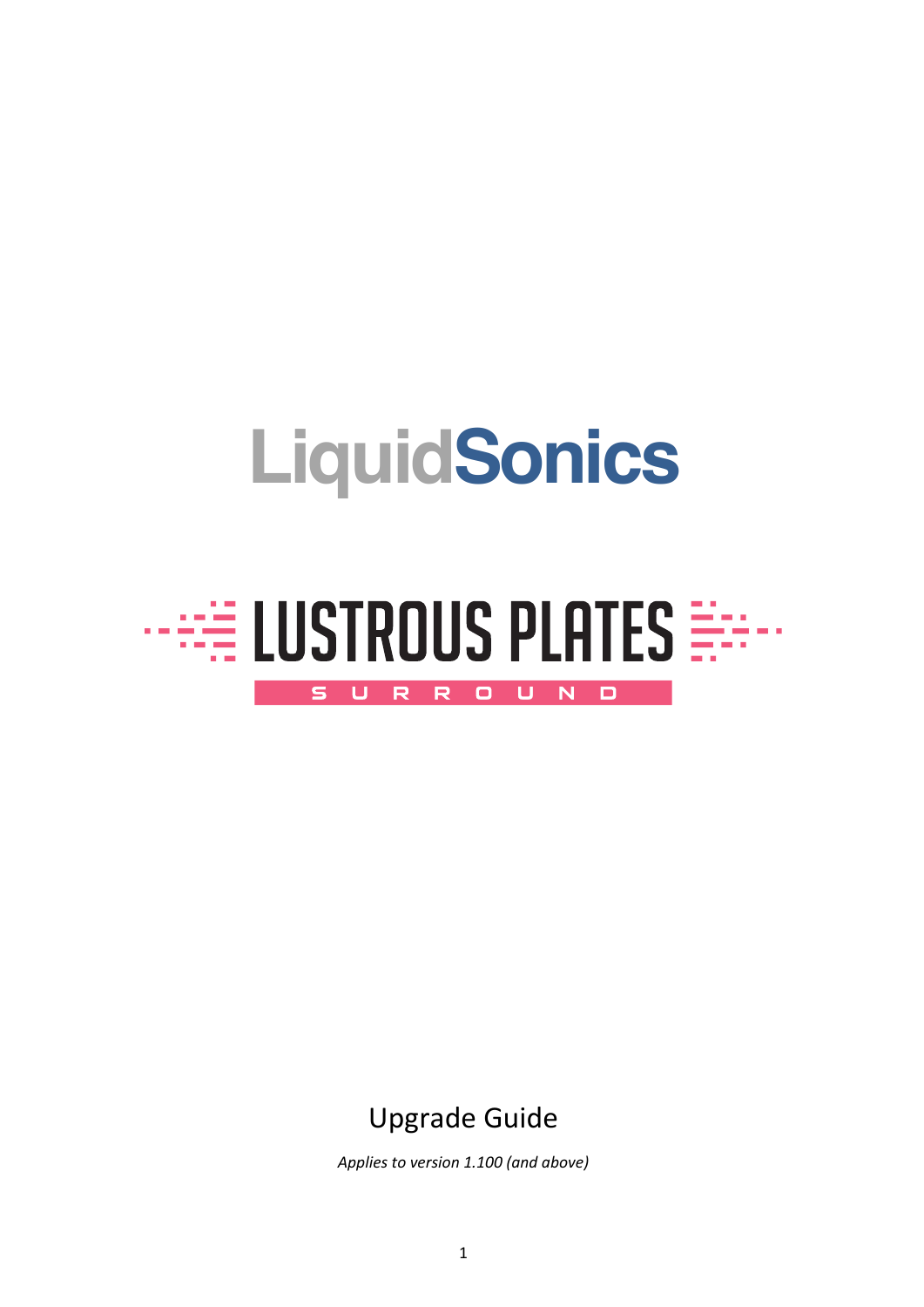## **1. License Activation**

#### **iLok License Manager**

Install the iLok License Manager version 5 or above available from the http://www.ilok.com website. If the version of license manager is too old it may fail to find a valid activation even if you correctly activate the licenses.

You may activate to:

- An iLok 2 or 3 USB dongle
- A local computer hard drive location
- iLok Cloud

Please note that a Lustrous Plates Surround license will unlock Lustrous Plates standard edition so any DAW saves you may have in the standard edition can continue to be used with your surround license. Just ensure that your surround license is activated and that the standard edition is installed.

**PLEASE NOTE THAT SLATE DIGITAL ALL ACCESS PASS CUSTOMERS ARE NOT ELIGIBLE FOR THIS UPGRADE. YOU WILL NOT BE ABLE TO SURRENDER AN ALL ACCESS PASS SUBSCRIPTION LICENSE FOR A PERPETUAL LICENSE. WE DO NOT OFFER A REDUCED PRICE UPGRADE FOR SUBSCRIPTION USERS.**

## **2. License Upgrade Process**

Step 1: Redeem your license in License Manager

Enter your activation code in License Manager.

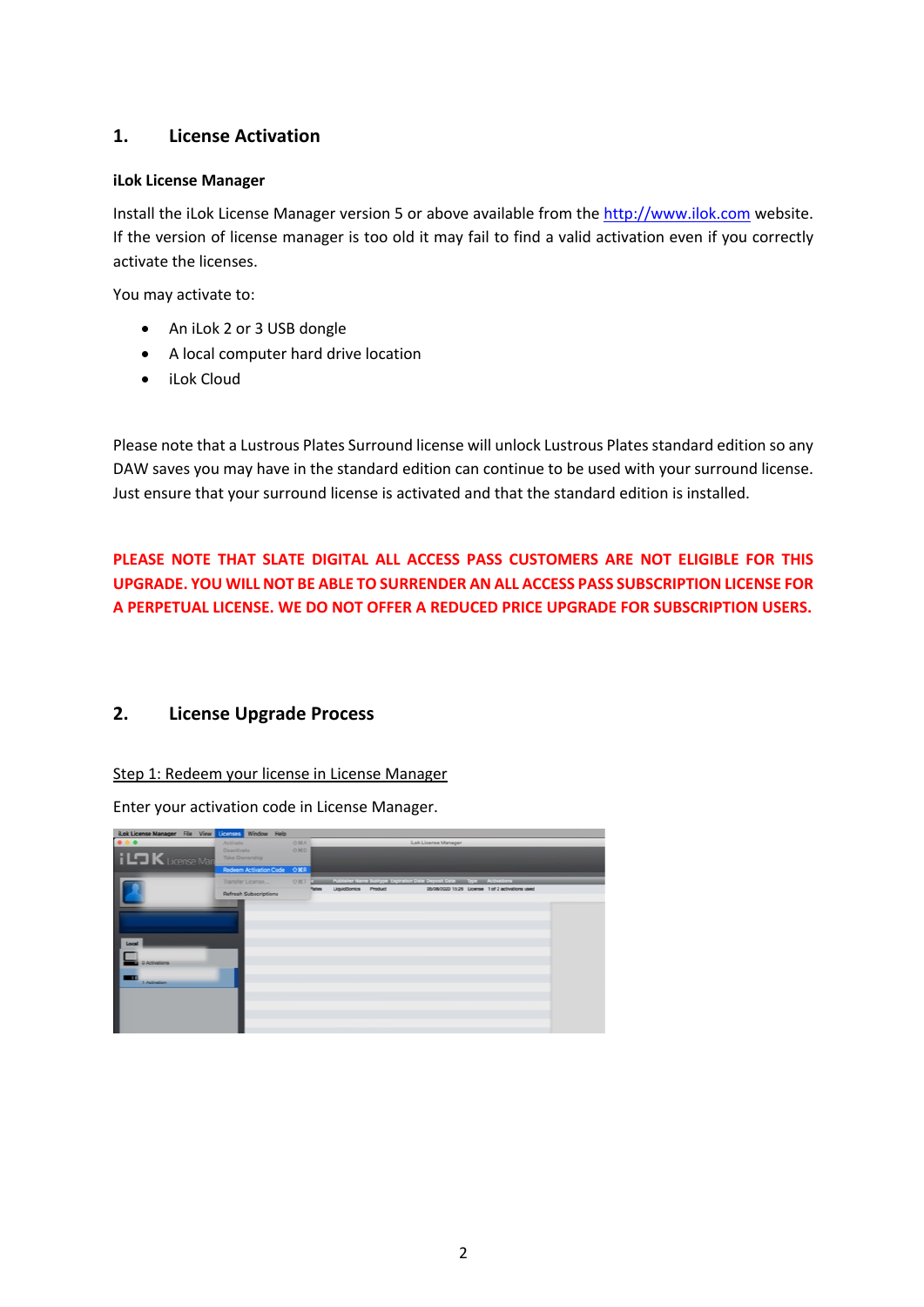

Note the flag next to the license – this indicates you must surrender a license during this process.

| <b>ILOK License Manager</b> File View Licenses Window Help                     | <b>ILok License Manager</b>                                                                                                                                                                                             |
|--------------------------------------------------------------------------------|-------------------------------------------------------------------------------------------------------------------------------------------------------------------------------------------------------------------------|
| <b>i L'3 K</b> License Manager                                                 | <b>Redeem an Activation Code</b>                                                                                                                                                                                        |
| elid Locations Product Na<br><b>IIDD</b><br>Lustrous<br>Operation in progress. | $\overline{\mathcal{L}}$<br>This activation code will deposit the following licenses into your account. Click Redeem to proceed.<br>on Date Valid Loc<br><b>ITOD</b><br>Lustrous Plates Surround   LiquidSonics License |
| 1 Activation                                                                   |                                                                                                                                                                                                                         |
| iLok License Manager File View Licenses Window Help                            |                                                                                                                                                                                                                         |
|                                                                                | <b>ILok License Manager</b>                                                                                                                                                                                             |
| <b>i LOK</b> License Manager                                                   | <b>Successful Redemption</b>                                                                                                                                                                                            |
| d Locations Product Name<br><b>NOR</b><br>Lustrous Plate<br>٠                  | The activation code was successfully redeemed.                                                                                                                                                                          |
| Operation in progress.                                                         | Do not show again                                                                                                                                                                                                       |
| conton                                                                         | $\propto$                                                                                                                                                                                                               |
| 1 Activation                                                                   |                                                                                                                                                                                                                         |
|                                                                                |                                                                                                                                                                                                                         |

A surround edition license is now in your account, but it must be activated.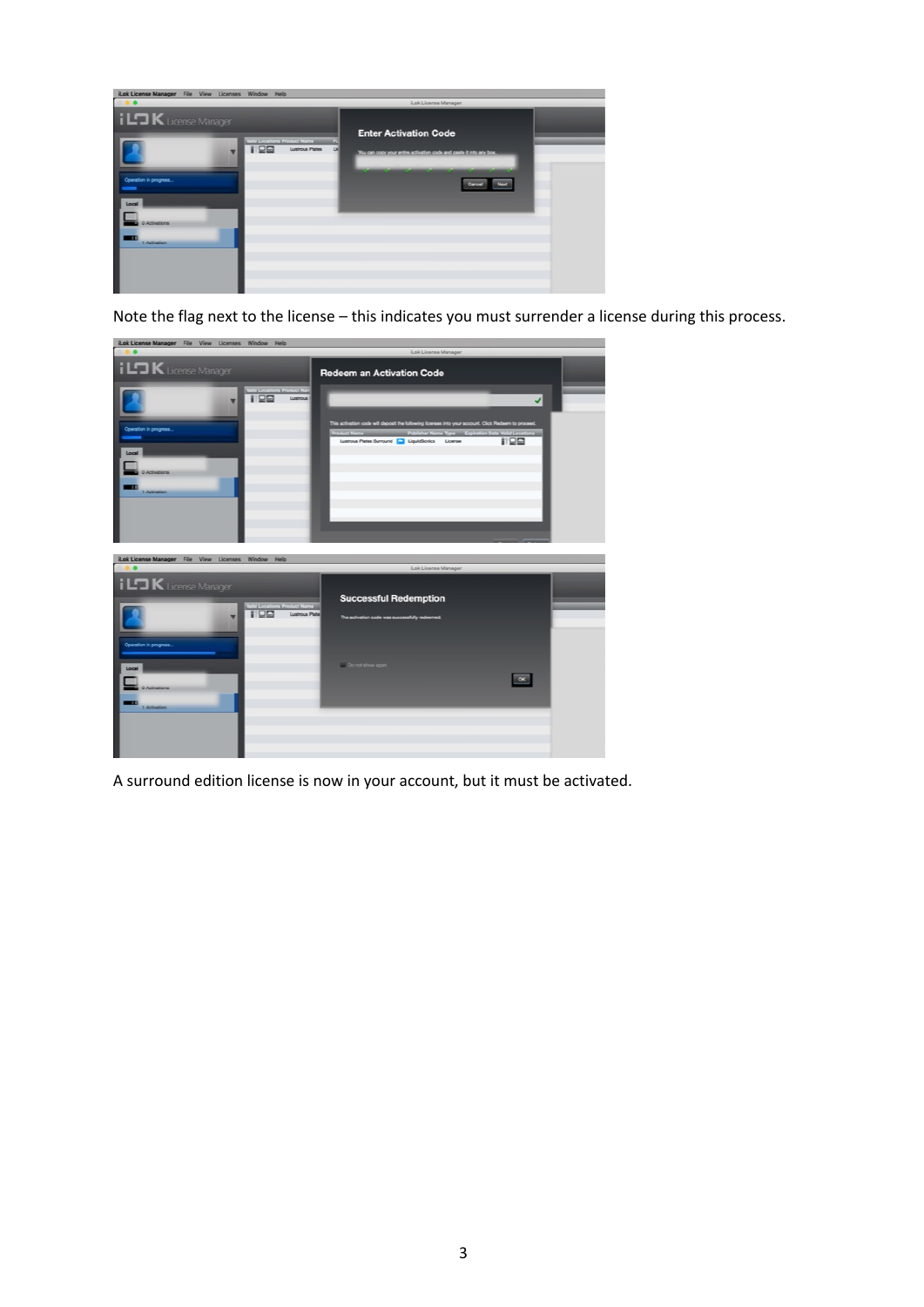#### Step 2: Surrender and activate

Note the flag is still present next to the newly redeemed 'Lustrous Plates Surround'. This account also contains a license for 'Lustrous Plates' standard edition which will be needed to continue.



Right click the surround license, and click *Activate*.



You will see a screen informing you that you need to surrender the standard edition to proceed to activate the surround edition. If you have a license available it will be pre-selected in the second box.